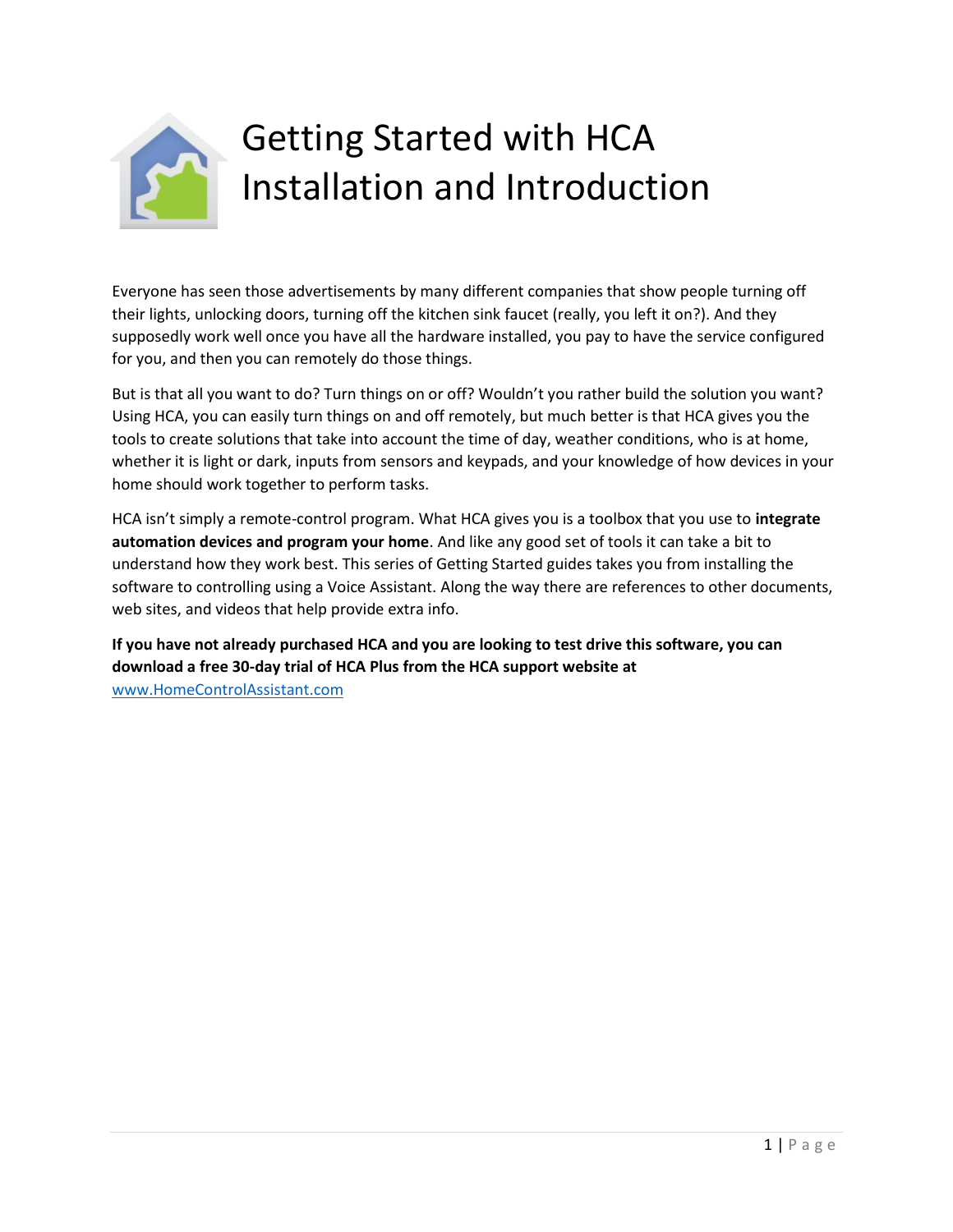This is the first in a series of Getting Started guides that help you go from the very beginning of installing HCA, adding devices, schedules, responding to events, configurating your automation solution in easyto-do ways, and finally adding support for remote access and working with Amazon Alexa and the Google Assistant.

Here is a road map to help you plan your journey:

- Getting started Introduction: This guide covers installation and takes you on a tour of the HCA ribbon which is your access to all that HCA can do.
- The next guide takes you through adding devices, scheduling, and responding to events. Depending upon what automation technology you predominantly use, one of these is up next:
	- o Getting Started with Insteon
	- o Getting Started with UPB
	- o Getting started with X10
- Getting Started Checkbox Control: This is where you learn about many features of HCA that can provide a lot of function in your home without a lot of effort.
- Getting Started Client Server: This moves HCA beyond a single computer into the world of multi-station, remote access, and the HCA cloud.
- The last of the Getting Started guides provides all you need to know to use a voice assistant:
	- o Getting Started with Amazon Alexa
	- o Getting Started with Google Assistant

HCA is not just about these features! HCA also supports many other device types and protocols other than UPB, Insteon, and X10. Many of the techniques in those Getting Started Guides will help you work with thermostats, Wi-Fi devices and lights, etc.

And the documentation doesn't end with these Getting Started guides. On the support web site [documentation area](https://www.homecontrolassistant.com/user-guide.php) is a complete User Guide, technical notes, and a large [Frequently Asked Questions](https://www.homecontrolassistant.com/faq.php)  [list.](https://www.homecontrolassistant.com/faq.php) Also check out the [HCA YouTube channel](http://youtube.hcatech.com/) with a "HCA 101" video course.

### Getting Ready – HCA Install

Installing HCA is the same as installing most Windows programs - just run setup.exe. After installing you will find the Home Control Assistant under the developer's company name. If you have installed HCA Standard, what you see is different as that doesn't contain the server application.



You want to begin with Home Control Assistant. Until later you can ignore the "HCA Server" application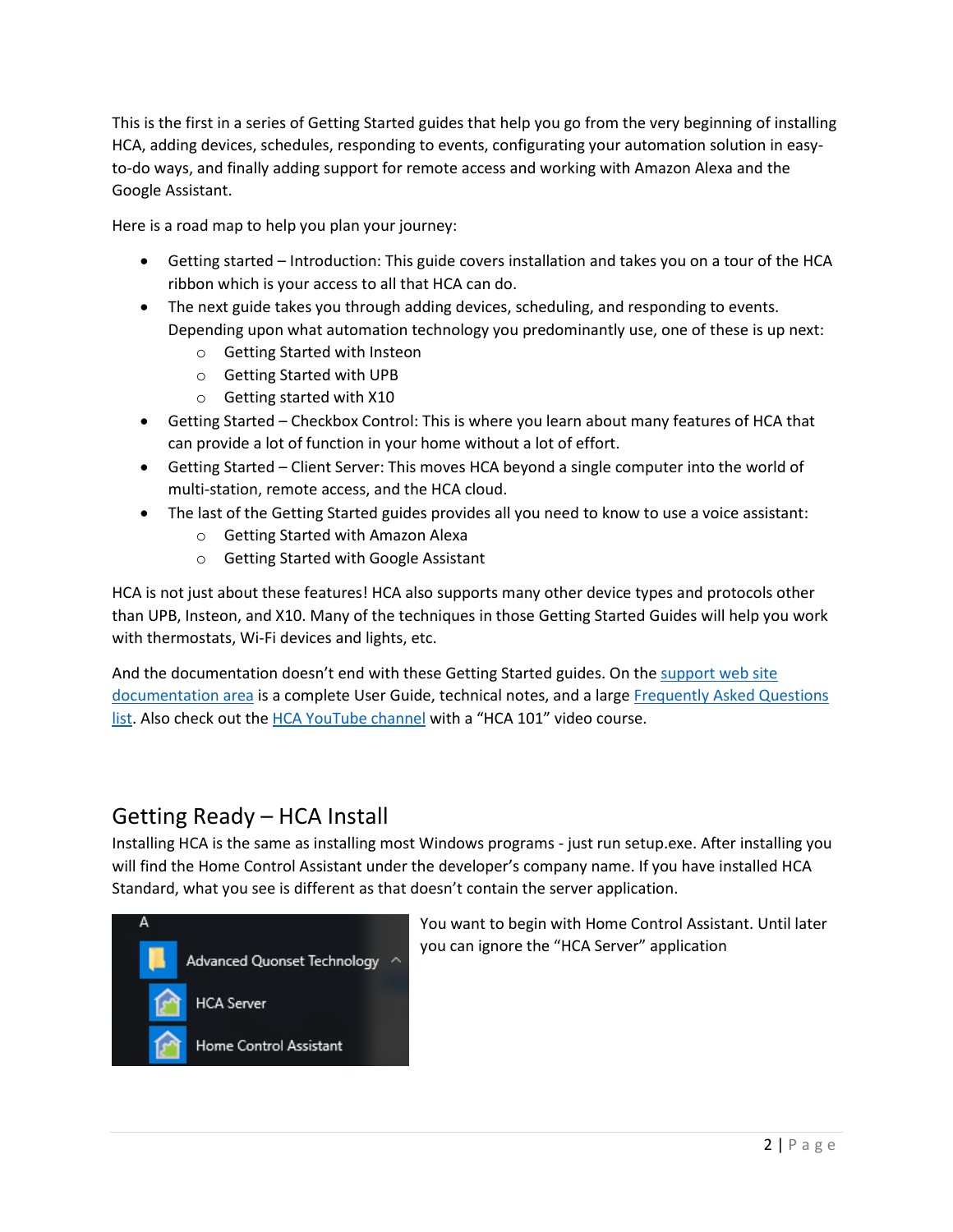

Once started the first thing to do, if you are not using the 30-day trial - is to register you copy of HCA. Open the Help menu – "?" icon at the right end of the ribbon - and select "Product Registration" from the menu.

Registration makes sure that you can get program updates when they become available. HCA is updated about 4 times a year and those updates – called "point versions" – are available for no-cost to registered users



HCA needs to be working all the time, so unlike most Windows programs, using the close button (the red x in the upper right of the window) doesn't terminate HCA but minimizes it and puts and icon in the

To terminate HCA, select from the application menu *Shutdown*. Don't just click the "Close Box" – the X at the top right of the main HCA window. Using File - Shutdown and not the "Close Box" prevents the unintended termination of the program which stops HCA from sending and receiving commands.

## The Latest HCA version

To see what version of HCA you are using, select "About" from that same help menu – the "?" icon at the right end of the ribbon. The version number displays in the popup window. HCA version numbers have three parts given as the major version, minor version, and build number.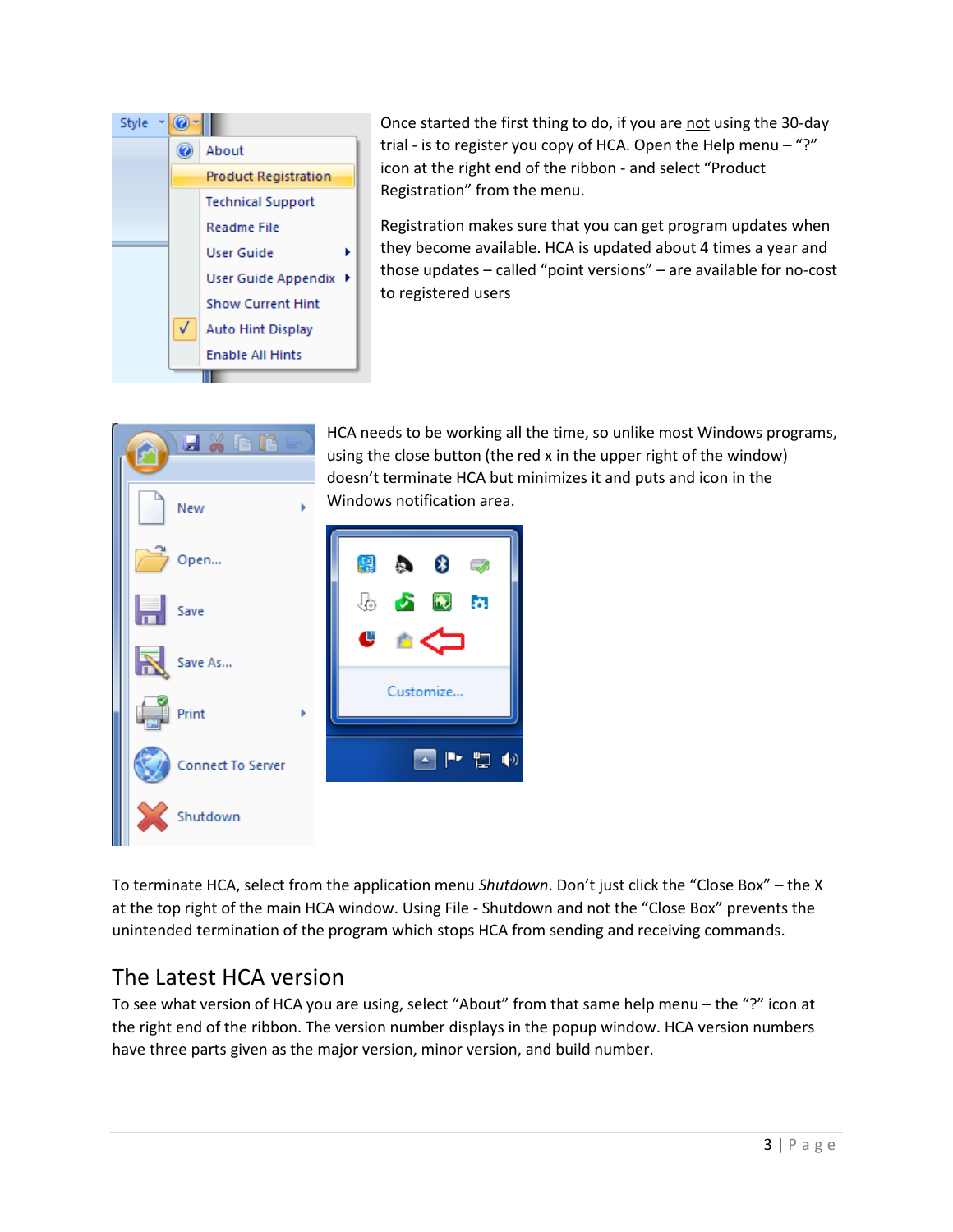To see what the latest HCA version available, click on the "Current version" link in the "Control" ribbon category "Support" panel. This opens a web page in your favorite browser that show the current version.

If a later version is available, you can navigate from this page to the "Point upgrade" page and, after entering your registration code, receive a download link and password. All you need do is to shutdown HCA, unzip the download with your password, install, and then restart HCA.

## Let's all speak the same language

Like any program there are certain terms that may be unfamiliar. It's hard to start learning about HCA until you can understand the language we use. The best way to get conversant quickly is to look at the Terminology section of the [Frequently Asked Questions.](https://www.homecontrolassistant.com/faq.php) It will make all that follows quite a bit easier to understand.

## A Tour of the HCA Ribbon

Just about everything you can do with HCA is started by an action from the ribbon. What follows is an image of each ribbon category ("tab") and very briefly, what the buttons does. If possible, with the description is a link to the user guide chapter, appendix, or technical note with more information on that operation.

#### Control Ribbon

The Control Ribbon is the place where once you have created your design you will spend most of the time as it has the operations to monitor how your design is running.



- 1. There are two different ways to operate HCA, one called the "Development interface" and the other called the "control interface". The "Development interface" is what you use as you develop your automation design. In this mode the ribbon with all the tools is available. The "Control interface" is a much simpler view and lets you control devices but not make any changes to anything. If you press this button, the display changes to show the "control interface" and the ribbon disappears. To get back to the "development interface", click on the HCA icon at the top left of the window and in the popup window press the button labeled "Development UI". The Control UI is described in thi[s user guide chapter](https://www.homecontrolassistant.com/download/V15/Doc/24_Control%20UI.pdf) and thi[s technical note.](https://www.homecontrolassistant.com/download/V15/Doc/TechNotes/TechNote_120_ControlUIConfiguration.pdf)
- 2. This is the current home mode and you can change the home mode by selecting a different mode in the dropdown. Home modes are described in user guide ["Home Modes"](https://www.homecontrolassistant.com/download/V15/Doc/06_Home%20Modes.pdf) chapter and will be discussed in more detail in the Checkbox Control Getting Started Guide.
- 3. This is the current schedule and you can change the schedule by selecting a different one in the dropdown. Schedules are described in the [user guide "Schedules" chapter](https://www.homecontrolassistant.com/download/V15/Doc/08_Schedules.pdf).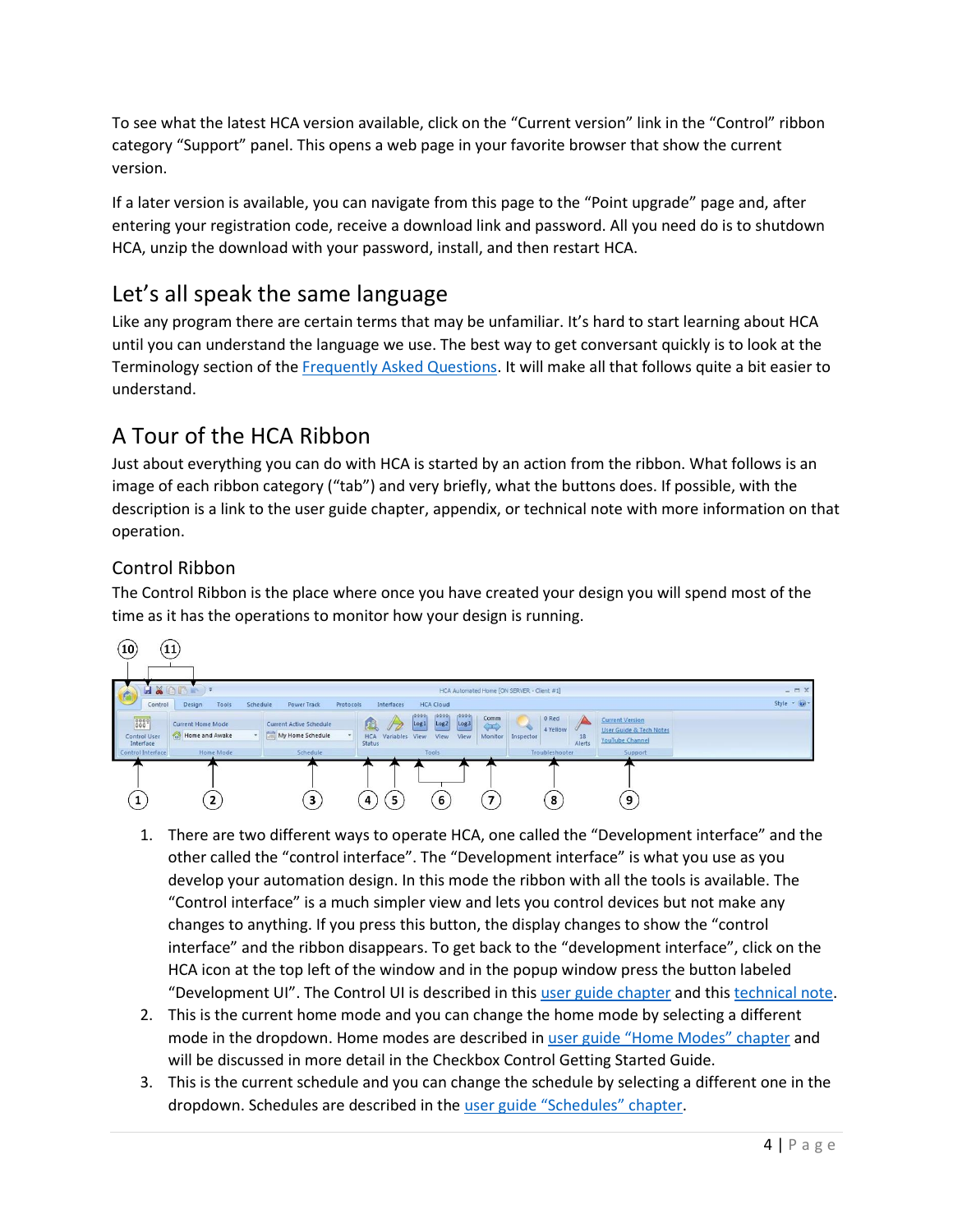- 4. This button opens a status dialog that shows information about HCA including the next scheduled events, what programs are currently running and what they are doing, what the current schedule is, etc. The status dialog is described in the user guide ["Design Tools" chapter](https://www.homecontrolassistant.com/download/V15/Doc/25_Design%20Tools.pdf).
- 5. This button opens the variable inventory dialog. A "variable" is a piece of state managed by programs. Variables are described in the [User Guide "Programs" chapter](https://www.homecontrolassistant.com/download/V15/Doc/11_Programs.pdf) and the Variable Inventory dialog is described in the User G[uide "Design Tools" chapter](https://www.homecontrolassistant.com/download/V15/Doc/25_Design%20Tools.pdf).
- 6. Each of these three buttons open a log viewer to show one of the three HCA logs. The log records all that happens over time: when messages from interfaces are received, when messages are sent, when programs take an action, etc. There are three logs, and each can be configured depending upon your needs. Logs are described in the [User Guide "Troubleshooter"](https://www.homecontrolassistant.com/download/V15/Doc/20_Troubleshooter.pdf)  [chapter.](https://www.homecontrolassistant.com/download/V15/Doc/20_Troubleshooter.pdf)
- 7. The "Comm Monitor" shows in a small popup window you can leave open while you do other tasks. It shows in a very condensed manner the messages being sent and received from your interfaces.
- 8. The "Troubleshooter" is comprised of two tools that help you monitor the health and operation of your design. The "Inspector" looks for problems each time you make a change to your design and points out potential problems. It classifies those problems as errors (red) and warnings (yellow) and the number of them display in this panel. To see what those issues are click on the Inspector button. The "Alert Manager" shows problems that develop over time, for example, devices that you are not able to control or programs that make errors. The number of Alerts show below the button. Both tools are covered in the [User Guide "Troubleshooter" chapter](https://www.homecontrolassistant.com/download/V15/Doc/20_Troubleshooter.pdf).
- 9. This panel contains links to the support web site to show the current HCA version, and to a page containing the user guide and technical notes. The third link is to the HCA YouTube channel that has videos showing each of the major operations used in HCA.
- 10. Clicking on the "HCA Bubble" opens the application menu which contains a menu to open files, shutdown, printing, etc.
- 11. The "Quick Access Toolbar" lets you put small buttons for your favorite operations so they are always available. To configure this, click on the downward point triangle next to the small icons and choose "More commands".

At the far-right end of the ribbon that shows for all categories, is the Help menu opened by clicking on the "?" icon. This provides access to the user guide as well as product registration and support.

The "Style" dropdown next to the help icon lets you change the color scheme that HCA uses for the ribbon. Feel free to select what looks best to you.

#### Design Ribbon

The design ribbon is the central place for adding objects to your design.

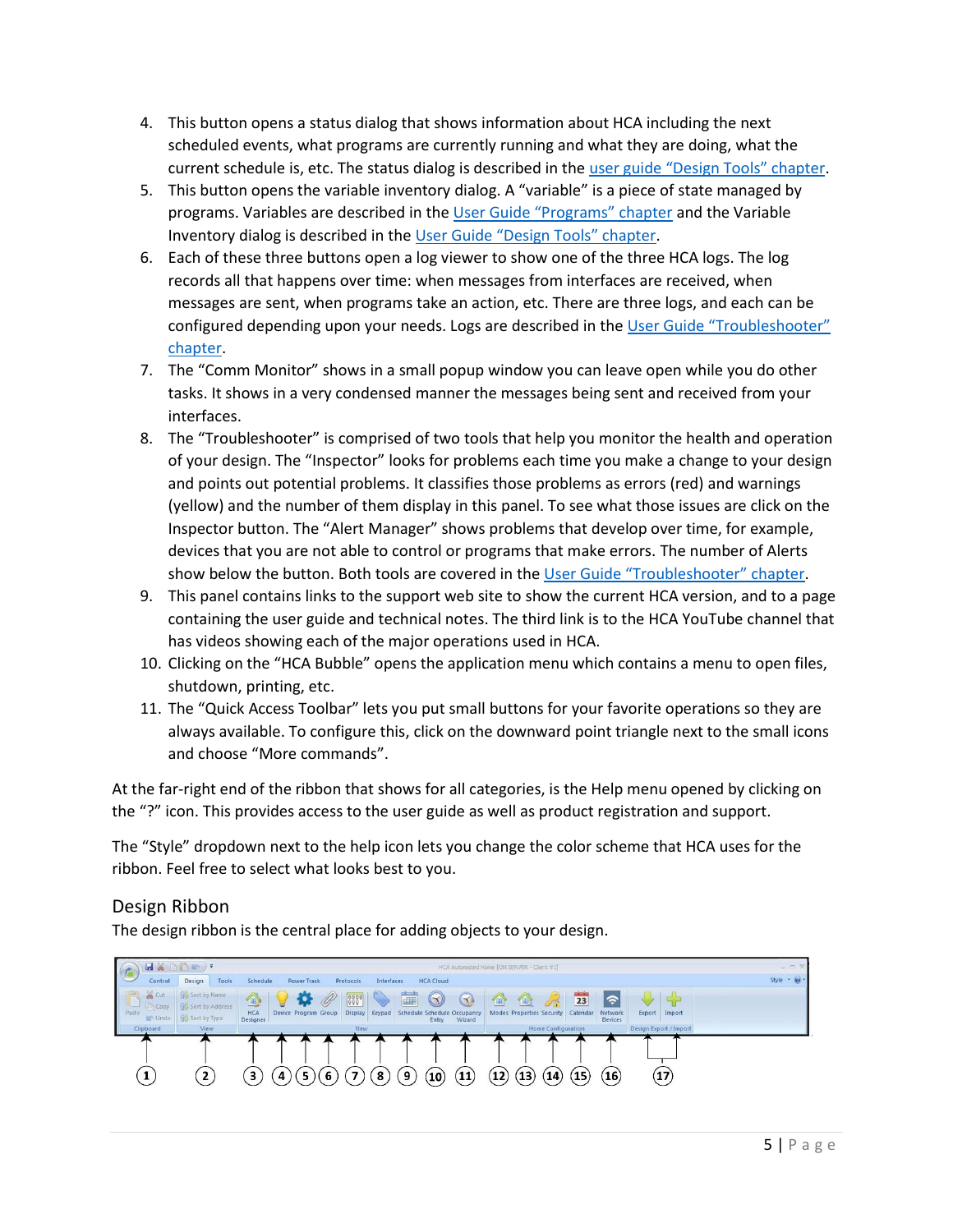- 1. These are similar tools that you have already used in other Windows programs for cut, copy, and paste.
- 2. What is shown in the "display pane" the right pane in the main HCA window are icons for the objects in your design – devices, programs, rooms, etc. You can sort the icon display order using buttons in this panel.
- 3. The HCA designer is a tool that can quickly add new rooms and devices to your design. It is described in the [User Guide "Home" chapter](https://www.homecontrolassistant.com/download/V15/Doc/04_Your%20Home.pdf) and is used in the next Getting Started guide in this series.
- 4. This button adds a new device to your design. Devices are described in the User Guide "Devices" [chapter.](https://www.homecontrolassistant.com/download/V15/Doc/05_Devices.pdf)
- 5. This button adds a new program to your design. Programs are described in the [User Guide](https://www.homecontrolassistant.com/download/V15/Doc/11_Programs.pdf)  ["Programs" chapter](https://www.homecontrolassistant.com/download/V15/Doc/11_Programs.pdf).
- 6. This button adds a new group to your design. Groups are described in the User Guide "Groups" [chapter.](https://www.homecontrolassistant.com/download/V15/Doc/10_Groups.pdf)
- 7. This button adds a new display to your design. Displays are described in th[e User Guide](https://www.homecontrolassistant.com/download/V15/Doc/15_Displays.pdf)  ["Displays" chapter](https://www.homecontrolassistant.com/download/V15/Doc/15_Displays.pdf).
- 8. This button adds a new keypad to your design. Keypads are described in the [User Guide "HCA](https://www.homecontrolassistant.com/download/V15/Doc/18_Keypads.pdf)  [Keypads" chapter](https://www.homecontrolassistant.com/download/V15/Doc/18_Keypads.pdf). This topic is also covered in [Technical note 104 titled "HCA Keypads".](https://www.homecontrolassistant.com/download/V15/Doc/TechNotes/TechNote_104_HCAKeypads.pdf)
- 9. This button adds a new schedule to your design. Schedules are described in the User Guide ["Schedule" chapter](https://www.homecontrolassistant.com/download/V15/Doc/08_Schedules.pdf).
- 10. This button adds a new schedule entry to a schedule. Schedule Entries are described in th[e User](https://www.homecontrolassistant.com/download/V15/Doc/08_Schedules.pdf)  [Guide "Schedules" chapter](https://www.homecontrolassistant.com/download/V15/Doc/08_Schedules.pdf).
- 11. The occupancy wizard is a tool to create a schedule that makes your home look lived in when you are not home by controlling lights in a manner consistent with several people moving through the house during the day and night.
- 12. The "Modes" button opens the Home Mode configuration dialog where you can name home modes and what triggers a change from one mode to another. Home Modes are described in the [User Guide "Home Modes" chapter](https://www.homecontrolassistant.com/download/V15/Doc/06_Home%20Modes.pdf).
- 13. The "Properties" button opens a multi-tabbed window where information about your design can be viewed and edited.
- 14. The "Security" button takes you directly to the "Security" tab of the Home Properties window where you can change the password needed for remote access to the HCA server.
- 15. The HCA calendar lets you assign each day of the year into one of eight categories. Programs can test to see if the current day is of a selected category and control its actions to perform different actions on different days or periods of the year. The calendar can also be used to change the current schedule at different times of the year. The Calendar is described in the [User Guide](https://www.homecontrolassistant.com/download/V15/Doc/22_Calendar.pdf)  ["Calendar" chapter](https://www.homecontrolassistant.com/download/V15/Doc/22_Calendar.pdf).
- 16. Network devices are those devices that have IP addresses like your phone, tablet, and "smart appliances". HCA can track when those devices respond and when they don't, and you can configure programs to take different actions when they respond and when they don't. One use of this facility is to track when a smart phone is in range and when it isn't and so determine when a specific person is at home or away. This is described in the ["Network Devices"](https://www.homecontrolassistant.com/download/V15/Doc/19_Network%20Devices.pdf) user guide [chapter.](https://www.homecontrolassistant.com/download/V15/Doc/19_Network%20Devices.pdf)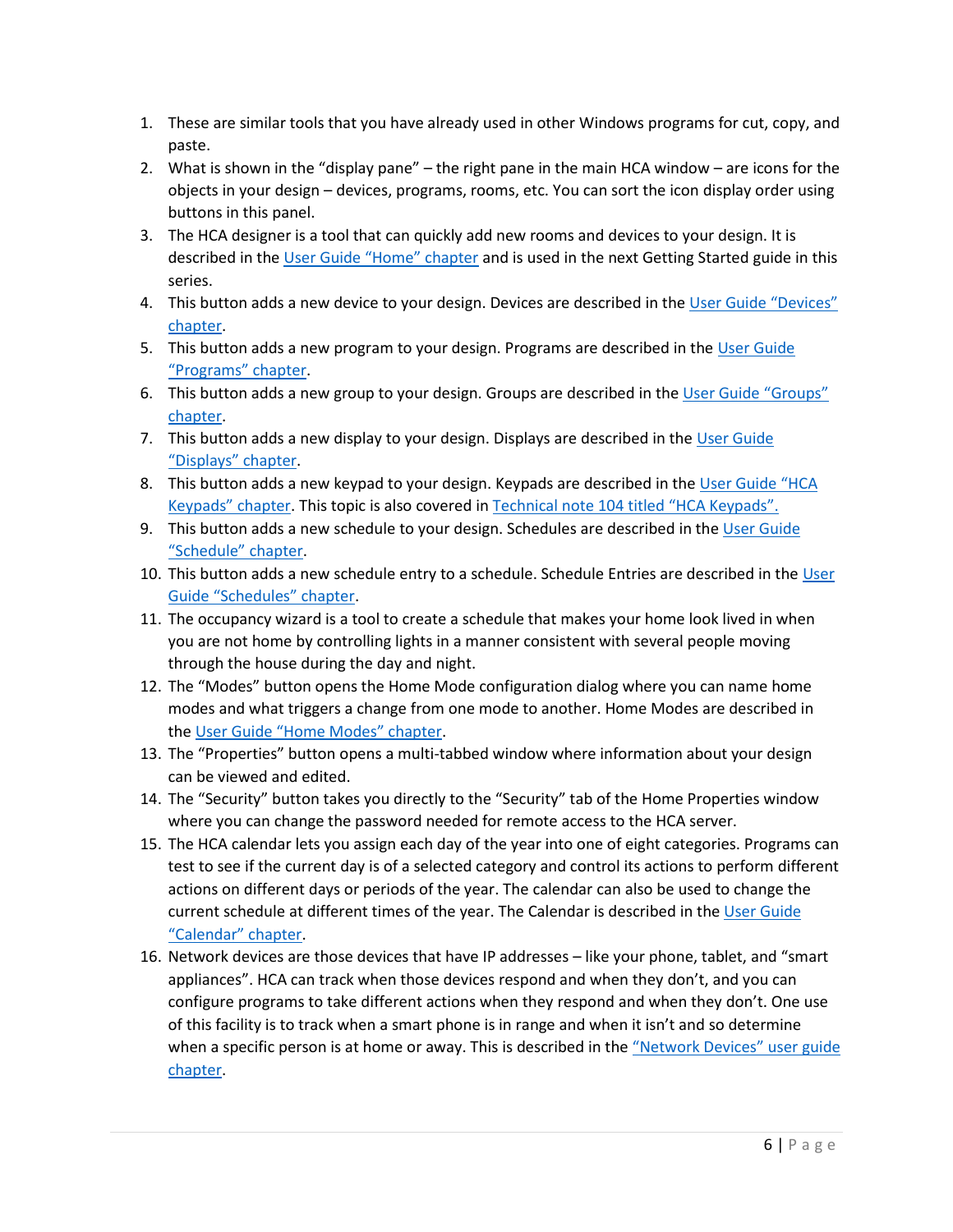17. The Export facilities lets you take parts of your design and export them for others to share. The Import is the opposite for that – to incorporate what others have done. This is described in the [User Guide chapter "Import Export"](https://www.homecontrolassistant.com/download/V15/Doc/27_Import%20Export.pdf).

#### Tools Ribbon

The Tools ribbon is a collection of various tools to configure various parts of HCA.



- 1. The "Home Page" button selects which display to use for the Control UI home page and the settings HCA uses to create the page itself if you don't select a display as the home page. This is described in the [User Guide "Control Interface" chapter](https://www.homecontrolassistant.com/download/V15/Doc/24_Control%20UI.pdf) and a [technical note.](https://www.homecontrolassistant.com/download/V15/Doc/TechNotes/TechNote_120_ControlUIConfiguration.pdf)
- 2. This button opens the HCA Options section that allows for configuration of how the Control UI operates. This is described in the [User Guide "Control Interface" chapter](https://www.homecontrolassistant.com/download/V15/Doc/24_Control%20UI.pdf).
- 3. The "File Inventory" button shows you all the files that are referenced by your design. This can be useful when moving your design from one computer to another.
- 4. "File Format" is a tool that takes a template file that contains placeholders and replaces those placeholders with actual data and a new file is created. This is often used to have HCA periodically create web pages or files that are used as input to other programs. This tool is described in the [User Guide "](https://www.homecontrolassistant.com/download/V15/Doc/26_File%20Format.pdf)File Format" chapter.
- 5. One of the types of displays that you can create is a HTML display that renders the HTML into the right pane of the HCA Window. Since HTML pages can reference images and style sheets it is important when using client-server that all those "auxiliary" files are moved from the server machine to the client machine so that HTML displays correctly. This operation makes that happen. It is described in th[e technical note 105 titled](https://www.homecontrolassistant.com/download/V15/Doc/TechNotes/TechNote_105_HTML.pdf) "HTML Displays".
- 6. HCA programs can send email, SMS, and MMS messages. Before those operate correctly you first must configure settings from your ISP and that is done here. The "Email / SMS" element is described in the [User Guide "Programs" chapter](https://www.homecontrolassistant.com/download/V15/Doc/11_Programs.pdf) and a [technical note.](https://www.homecontrolassistant.com/download/V15/Doc/TechNotes/TechNote_121_Messaging.pdf)
- 7. HCA programs can invoke scripts in many of the popular scripting programs like VBScript or JavaScript. Before the Script program element can be used, various settings must be configured, and this tool is for that. The "Script" element is described in the [User Guide "Programs" chapter](https://www.homecontrolassistant.com/download/V15/Doc/11_Programs.pdf).
- 8. The log is the central location in HCA to determine what happens over time. The first of these two buttons configure what actions and events go to which of the three logs. The second button lets you create filters on the log that helps focus on specific areas of interest. The log is described in the [User Guide "Troubleshooter" chapte](https://www.homecontrolassistant.com/download/V15/Doc/20_Troubleshooter.pdf)r.
- 9. Several tools comprise the troubleshooter with the "Alert Manager" being the tool that watches how your design operates over time looking for programs like devices not responding to commands, weather observations not taken successfully, program making errors, etc. This tool allows for configuration of which types of alerts HCA watches for and how it responds to each condition. This is described in the [User Guide "Troubleshooter" chapter](https://www.homecontrolassistant.com/download/V15/Doc/20_Troubleshooter.pdf).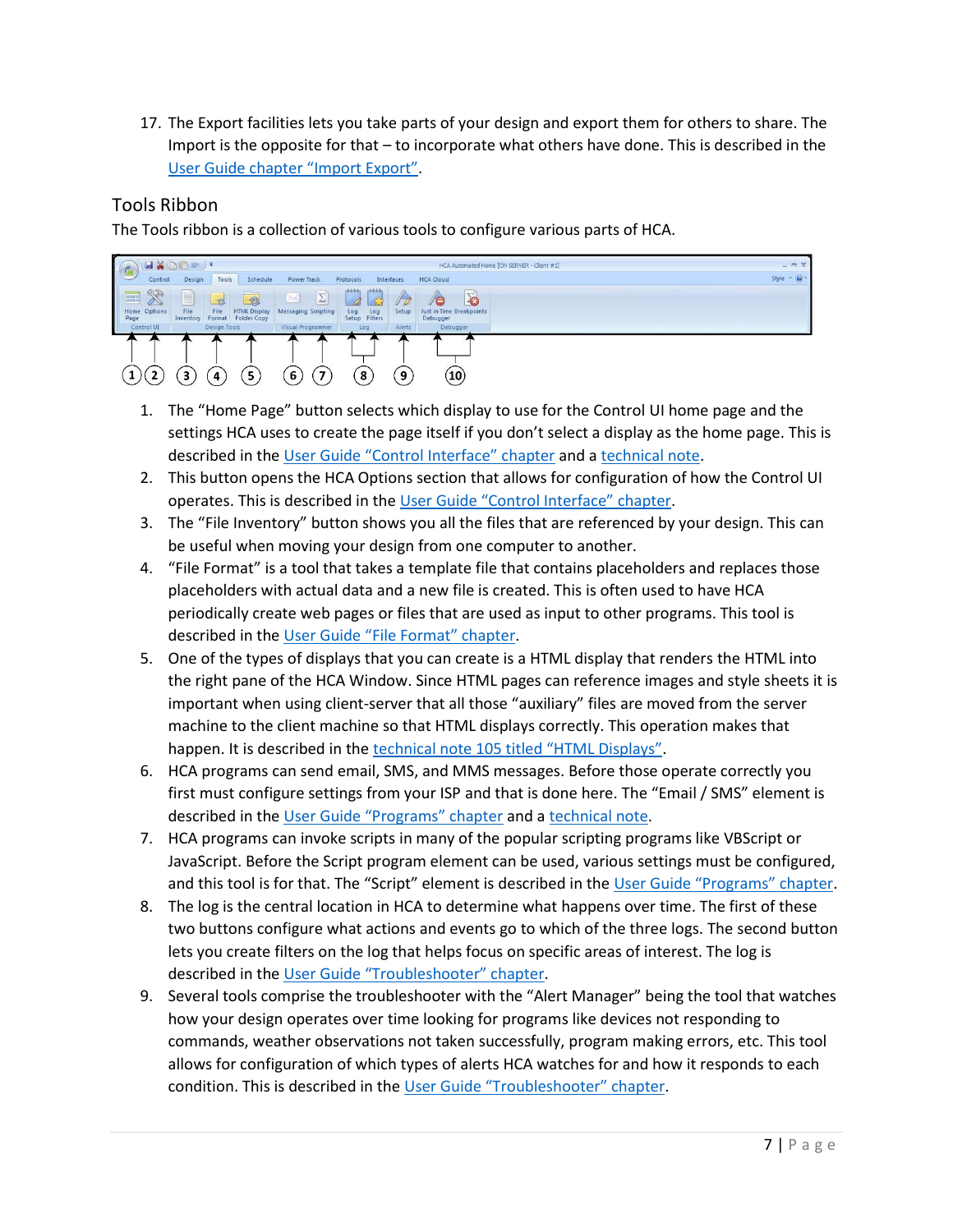10. The two buttons are for configuration of the Visual Programmer debugger. HCA includes a debugger that allows you to stop programs as they execute to examine state and see how control follows from element to element. The Visual Program debugger is described in th[e User](https://www.homecontrolassistant.com/download/V15/Doc/12_Debugger.pdf)  [Guide "Program Debugger" chapter](https://www.homecontrolassistant.com/download/V15/Doc/12_Debugger.pdf).

#### Schedule Ribbon

The Schedule ribbon is used when working with the Visual Scheduler. The actions of each button in this ribbon are described in the [User Guide "Visual Scheduler" chapter](https://www.homecontrolassistant.com/download/V15/Doc/09_Visual%20Scheduler.pdf).



- 1. The selection in this dropdown is the schedule that is being operated upon. You can change that schedule by changing the selection in the dropdown.
- 2. The Visual Scheduler can operate in two different display formats either graphically with a bar representing each object in the schedule and markers on the bar that show the schedule entries for that object, or in a text format as a list. Change which display to use by ticking the desired display format.
- 3. In addition to the "Bars" or "List" display formats, the schedule can also show in a "simulated" format where the actions for the current day, next two days, and next week are shown in time order. Because a schedule entry can be for a time relative to sunrise and sunset, using the simulation can better show the times you can expect devices to be controlled. Tick the box to change the duration of the simulation.
- 4. These are the actions that a schedule entry can perform. Click on one of the buttons to add a new schedule entry and then, if in graphical time-bar display, drag it to the device to schedule and drop it at the time desired.
- 5. A schedule entry in addition to a time, also has a date component where it can be configured to happen on only selected days of the week. For the time component it can be at a fixed time -6pm – or at a time relative to sunrise or sunset – Sunrise – 30 minutes. Finally, each schedule entry can specify a number of minutes to "vary" each day to be a bit less predictable. Any new schedule entries you add picks up its settings from what is chosen here.
- 6. The Visual Scheduler has additional ways it can be configured. This opens a configuration dialog.

#### Power Track Ribbon

Each of the buttons on the "Power Track" ribbon is described in the [User Guide "Power Track" chapter](https://www.homecontrolassistant.com/download/V15/Doc/17_Power%20Track.pdf). Power Track is a facility that HCA contains that keeps track of the power usage of devices in your home based upon the length of time they are powered on and at what percent. That information is saved in a file for each device and graphs constructed showing the power uses over time are displayed in the HCA window.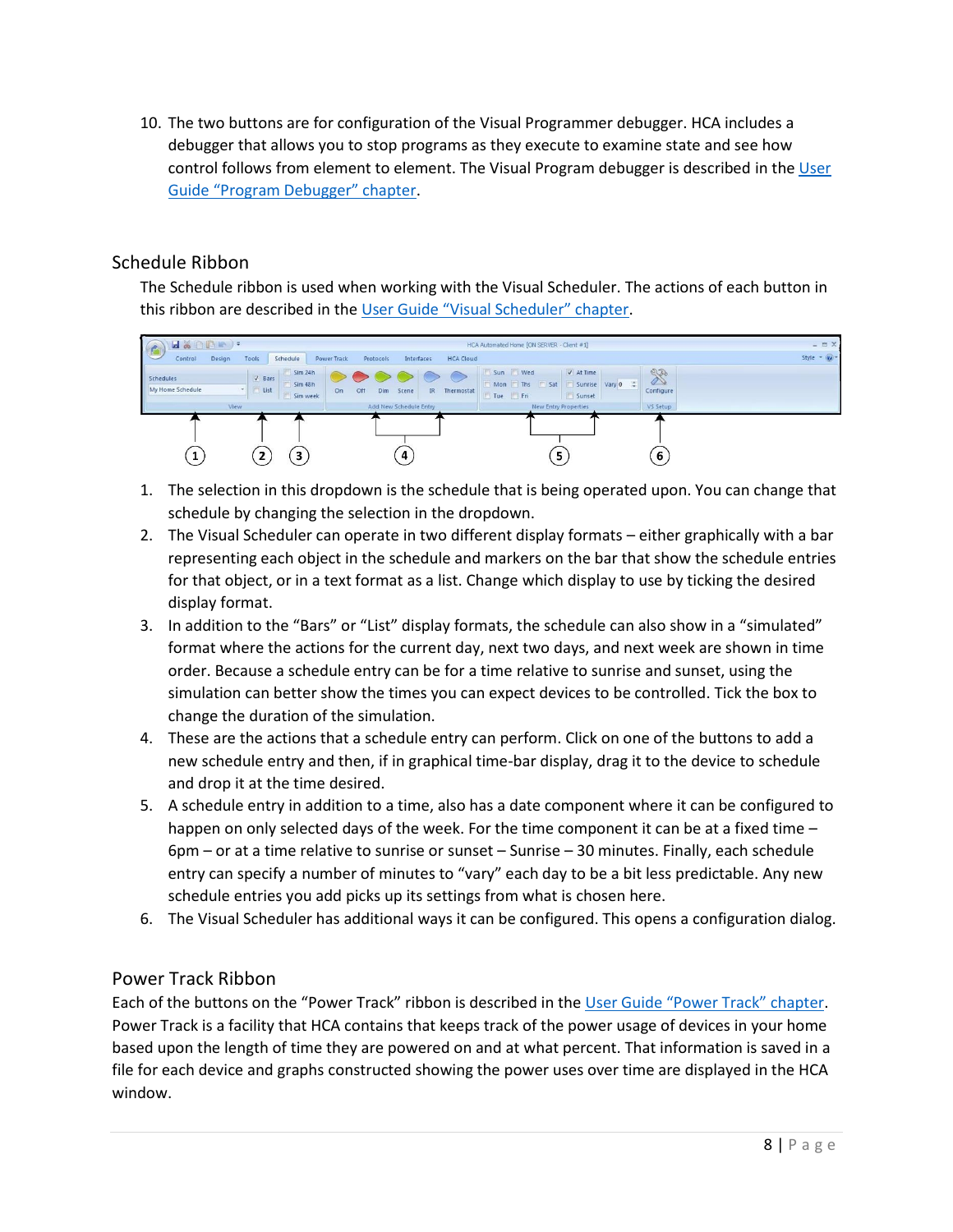Before Power Track operates, you must enable it for a device on the "Power Track" tab of the device properties and supply information about its power usage. Power Track is described in [the User Guide](https://www.homecontrolassistant.com/download/V15/Doc/17_Power%20Track.pdf)  ["Power Track" chapter](https://www.homecontrolassistant.com/download/V15/Doc/17_Power%20Track.pdf).



- 1. What graph type to show. Each button changes the beginning and ending time of the graph.
- 2. The "Graph Setup" button lets you choose graph options to choose which devices or rooms to create bars for and the colors of those bars.
- 3. The current graph can be saved to a file as a JPG image. Press the "Save to File" button and a File-Save dialog lets you choose the filename and folder.
- 4. A change in the "Source" dropdown is a quick way to refocus the graph to a specific device, room, or to all devices.
- 5. If the graph shows data from multiple devices, you can click on a device in the device list to focus the graph on only that device. This "back" button returns the display to the graph showing multiple devices again.
- 6. Ticking this box shows, instead of wattages and percentages, the actual cost of that amount of electricity. This is based upon the cost per kilowatt you configure in the "Graph Setup" dialog.

#### Protocols Ribbon

The Protocols ribbon contains tools used by the three main power line protocols that HCA supports: UPB, Insteon, and X10. HCA also supports many other protocols, but they don't need all the tools these three protocols use.



- 1. The first panel of the Protocols ribbon are for devices that operate using the UPB (Universal Powerline Bus) protocol. How HCA works with UPB gear is described in the User Guide "UPB" [appendix.](https://www.homecontrolassistant.com/download/V15/Doc/a08_UPB.pdf) There are two tools in this panel:
	- a. UPB devices are configured using a separate program called UPStart. That program generates a file that describes all the devices in a UPB network. This is imported into HCA to create a HCA device for each UPB device. This is described in th[e User Guide](https://www.homecontrolassistant.com/download/V15/Doc/a08_UPB.pdf)  ["UPB" appendix.](https://www.homecontrolassistant.com/download/V15/Doc/a08_UPB.pdf)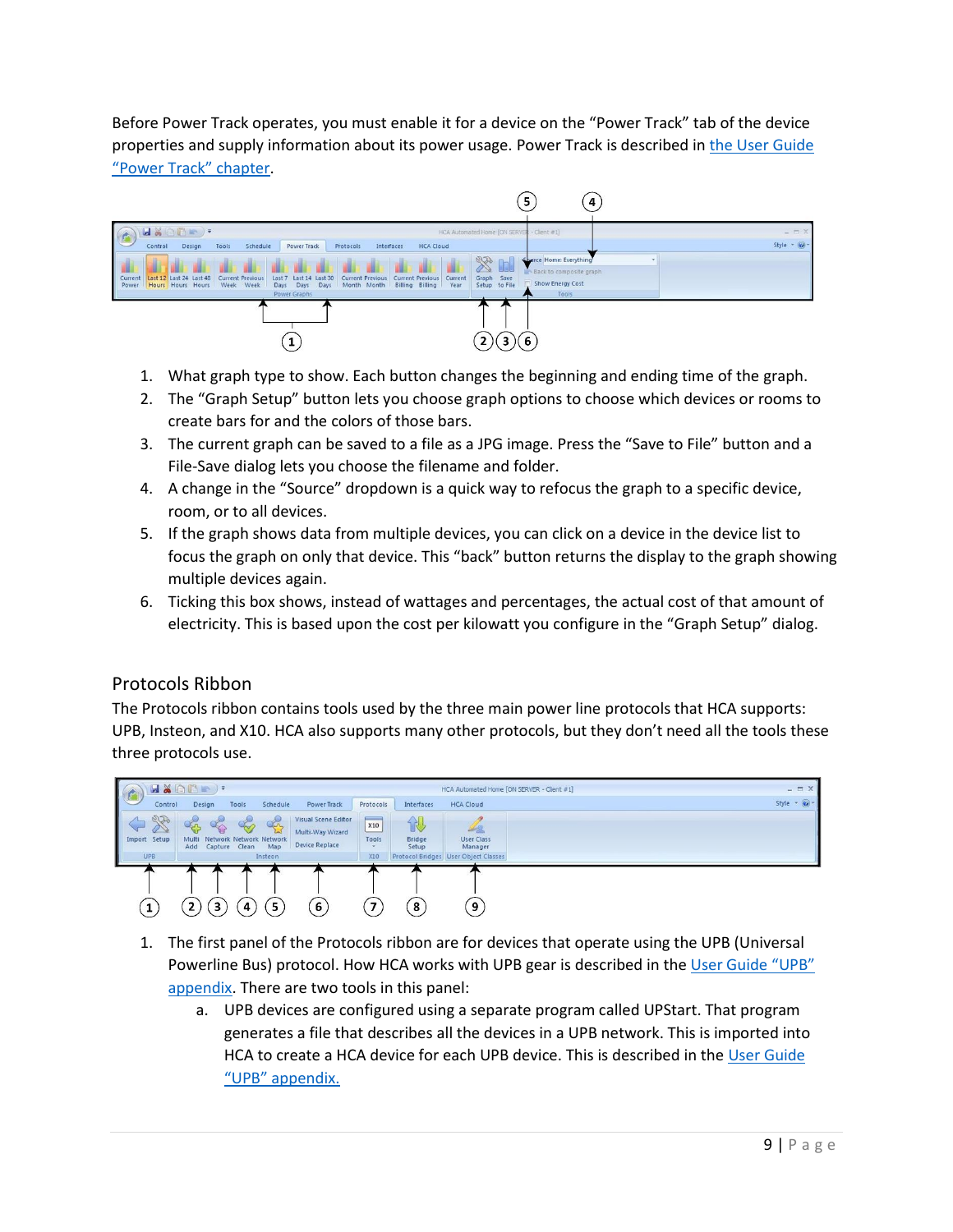b. This button starts the UPStart configuration program "UPStart". If you are using HCA in stand-alone mode (that is, not client-server) and HCA has the UPB power line interface connected, it disconnects from it, then UPStart can use it. When you are done with UPStart, HCA reconnects to the power line interface.

The next panel of the Protocols ribbon are for devices that operate using the Smart Home Insteon protocol. How HCA operates with Insteon gear is described in the [User Guide "Insteon" appendix](https://www.homecontrolassistant.com/download/V15/Doc/a09_Insteon.pdf).

- 2. This "Multi-Add" button opens a tool for adding one or more Insteon devices.
- 3. The "Network Capture" opens a tool that reads the linking tables for each selected device. The "Linking Tables" are stored in the memory of each device and describes its connections to other Insteon devices. HCA needs to have these tables and so correctly track the state of devices when Insteon messages are transmitted and received.
- 4. The links between Insteon devices can become out of date if a device is reset or replaced without first removing links before the reset or replacement. This tool provides a way to look for and correct broken or unneeded links. It should be used with caution.
- 5. The "network map" button shows in a text format the connections between Insteon devices. This can be used to document your Insteon network.
- 6. This section of the "Insteon" panel is for three different tools. These are:
	- a. Visual Scene Editor allows a graphical way to create links between Insteon devices. It is a large topic and has the entire [User Guide chapter "Visual Scene Editor"](https://www.homecontrolassistant.com/download/V15/Doc/16_VSE.pdf) dedicated to it.
	- b. Multi-Way Wizard is a tool to create links between a set of Insteon devices so that each sends to all the others and each receives from all the others.
	- c. Insteon device replace is a tool to replace a failed Insteon device and update links in other devices that referenced the old device to now reference the new device.
- 7. The "X10 Tools" button contains a dropdown for a set of tools used with the older X10 protocol. The main button opens a Windows that shows the house and unit codes assigned to each X10 device. A click on the lower part of the button opens a menu for other tools. X10 support is described in the [User Guide "CM11/CM15" appendix](https://www.homecontrolassistant.com/download/V15/Doc/a02_X10.pdf) and in the [User Guide "Design Tools"](https://www.homecontrolassistant.com/download/V15/Doc/25_Design%20Tools.pdf)  [chapter.](https://www.homecontrolassistant.com/download/V15/Doc/25_Design%20Tools.pdf)
- 8. The "Protocol Bridge" is a tool that enabled HCA to act like a transceiver (receiver and transmitter). Messages in one protocol are received and those messages are translated into another protocol and transmitted. This lets you, for example, control a UPB device with an X10 motion sensor. This is described in the [User Guide "Protocol Bridges" appendix](https://www.homecontrolassistant.com/download/V15/Doc/a10_Protocol%20Bridge.pdf).
- 9. The User Class manager is a way to support devices that are not supported by HCA directly. This is described in several Technical notes. The main note is [technical note 600 titled "User Classes"](https://www.homecontrolassistant.com/download/V15/Doc/TechNotes/TechNote_600_UserClasses.pdf).

#### Interfaces Ribbon

The buttons that appear on the protocols ribbon in the "Hardware" panel depend upon which interfaces you are using. The example ribbon shown below has only one interface in use - an Insteon PowerLinc.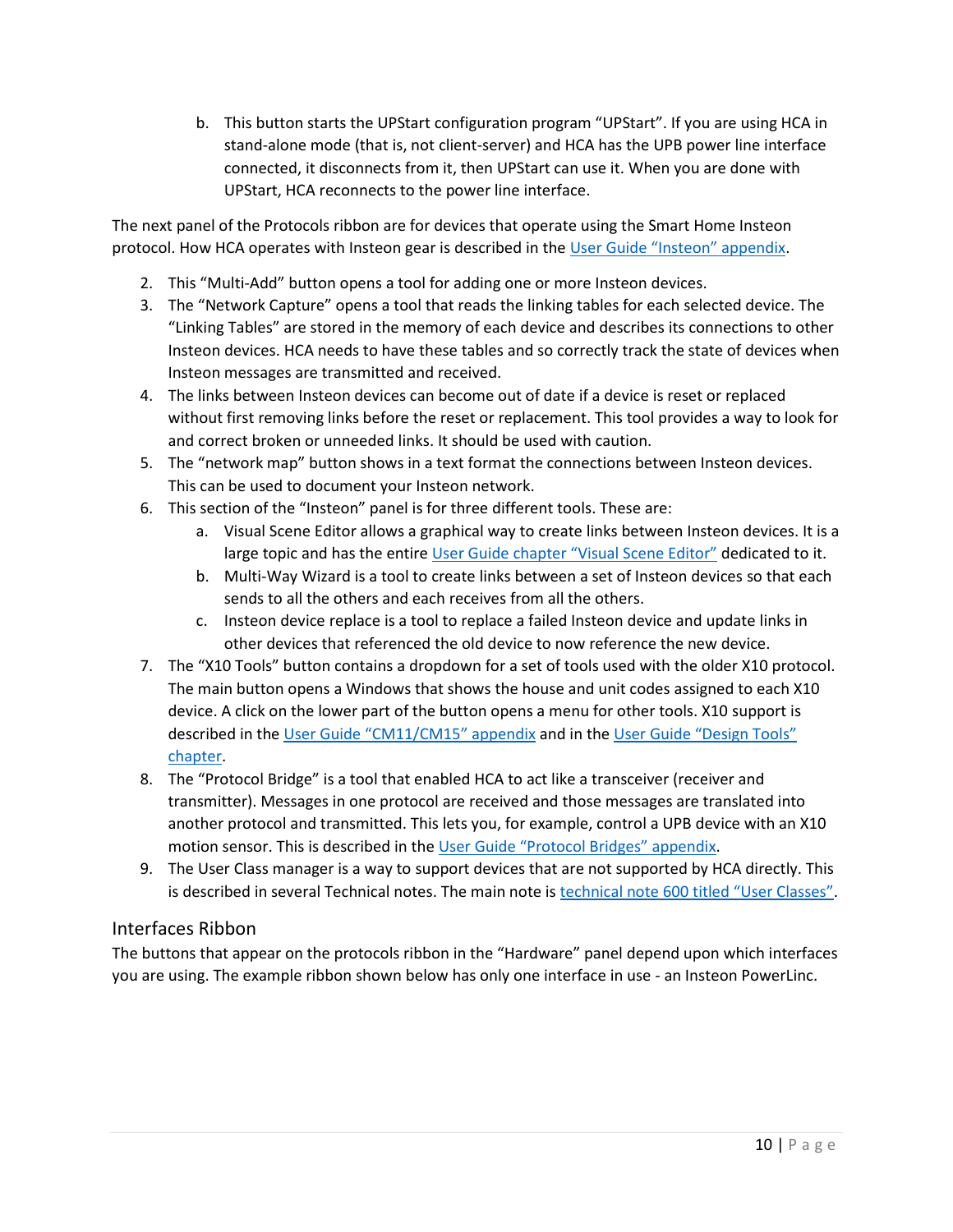| G                         | HXDDI-).          |                   |                             |          |                   |                                 |                                        |            |  | HCA Automated Home [ON SERVER - Client #1] |                             | $  \times$ |
|---------------------------|-------------------|-------------------|-----------------------------|----------|-------------------|---------------------------------|----------------------------------------|------------|--|--------------------------------------------|-----------------------------|------------|
|                           | Control           | Design<br>Tools   |                             | Schedule |                   | Protocols<br><b>Power Track</b> |                                        | Interfaces |  | <b>HCA Cloud</b>                           | Style $\sim$ $\odot$ $\sim$ |            |
| 928                       | $\Leftrightarrow$ | 仪                 | 食                           |          | $\equiv$          |                                 | nest<br>nue                            |            |  |                                            |                             |            |
| $\mathbb{Q}$<br>Configure | Viewer            | Interface Insteon | Global<br>Cache Setup Setup | Bitwise  | Provider<br>Setup |                                 | Nest<br>Hue<br>Thermostat              |            |  |                                            |                             |            |
|                           | Hardware          |                   | IR                          |          |                   |                                 | Weather External Connection Interfaces |            |  |                                            |                             |            |
|                           | ~                 | ~                 |                             |          | -                 |                                 |                                        |            |  |                                            |                             |            |
|                           |                   |                   |                             |          |                   |                                 |                                        |            |  |                                            |                             |            |
|                           |                   | 3                 | 4                           |          | 5                 |                                 | 6                                      |            |  |                                            |                             |            |

- 1. The Configure button opens the Hardware tab of HCA Options where you select and configure each automation interface that you are connecting to your computer to control devices of a given protocol.
- 2. The interface viewer is a small window you can leave open while you do other things with HCA. It shows the data that is being received from and sent to an interface. This is a highly technical area and is usually not interesting or needed by most users.

The next buttons in this panel are for each interface you have connected. HCA can use up to eight different interfaces simultaneously. In this example there is only one interface in use. Clicking on the button opens a configuration dialog appropriate to that type of interface. Some interfaces have a menu that you can access by clicking on the lower part of the button – on the downward pointing triangle – to access other tools specific to this interface type.

- 3. The Insteon interface. In this case the configuration dialog for the Insteon PowerLinc lets you select if it should also be used for X10 as well as Insteon, or have HCA ignore X10 message from this device and to not transmit X10 using this interface.
- 4. HCA supports different IR interfaces and they are configured here. IR interfaces are described in the [User Guide "IR" appendix](https://www.homecontrolassistant.com/download/V15/Doc/a05_IR.pdf).
- 5. HCA supports several different weather providers. Weather data can be integrated into your design to perform different actions based upon temperate, wind, rain, etc. The weather providers are described in the User [Guide "Weather" appendix](https://www.homecontrolassistant.com/download/V15/Doc/a04_Weather.pdf).
- 6. HCA supports several device types that require an interface or connection method unique to that type of device. These are shown in this panel and are configured from the dialogs that open when you press the button. The Nest thermostat is described in the User Guide "Thermostats" [appendix.](https://www.homecontrolassistant.com/download/V15/Doc/a03_Thermostat.pdf) Phillips Hue is described in the [User Guide "Phillips Hue" appendix](https://www.homecontrolassistant.com/download/V15/Doc/a13_Phillips%20Hue.pdf).

#### HCA Cloud Ribbon

The HCA cloud ribbon is the gateway to all the facilities of HCA that are "in the cloud". These facilities allow for sending and receiving messages for devices that are managed by the manufacturer servers and for accessing your home from outside it for control. This is a major topic and is introduced in [technical note 500 titled "HCA Cloud".](https://www.homecontrolassistant.com/download/V15/Doc/TechNotes/TechNote_500_HCACloud.pdf)

Several of these buttons open a set of detailed instructions before the action starts. You should read what displays.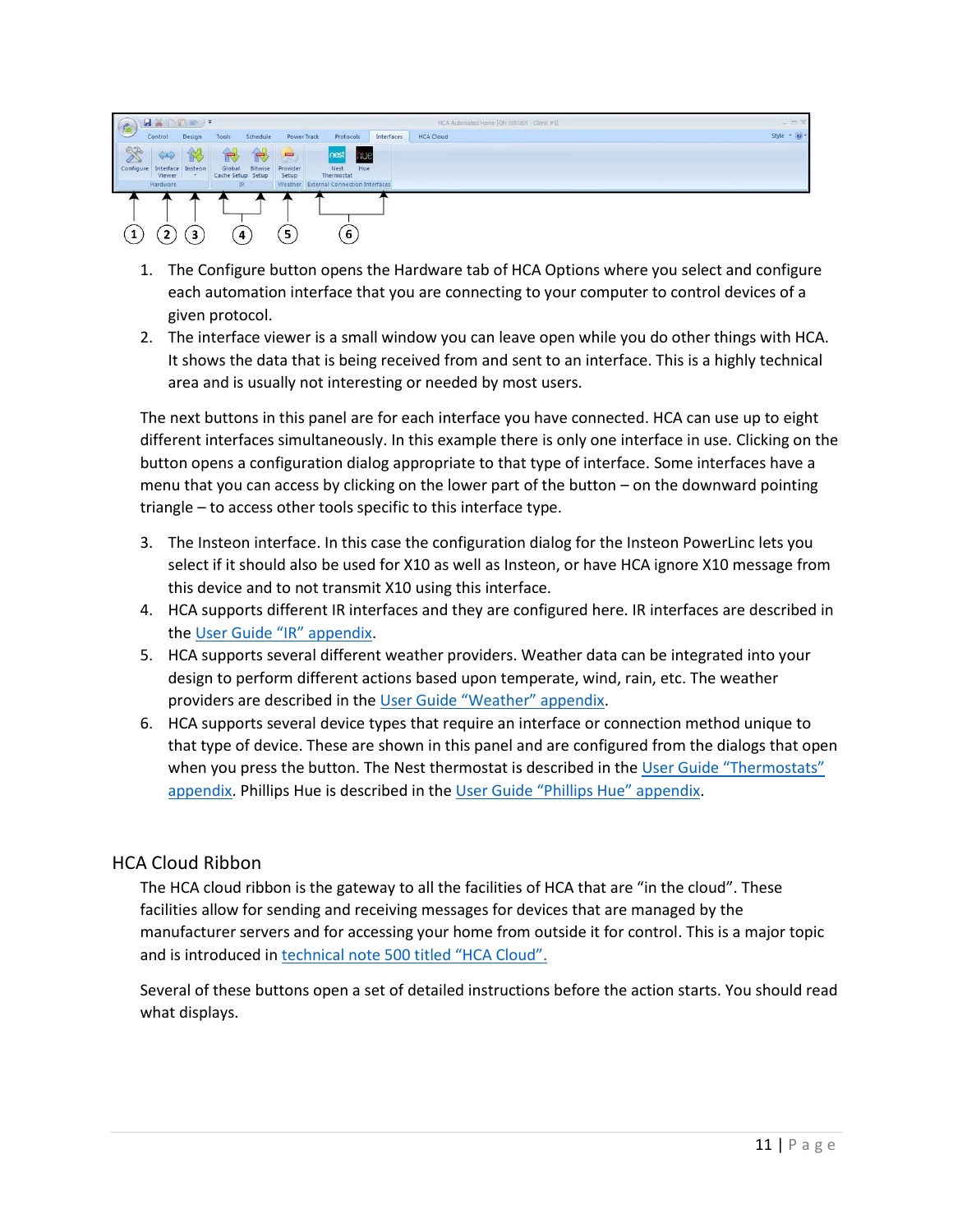

- 1. The "Create Account" button starts a browser and connects to the HCA cloud portal where you can create a new account.
- 2. The "My Account" button starts a browser where you can log into an existing account.
- 3. The "My Services" button starts a browser where you can log into an existing account and then takes you to the "Services" page where you authorize or revoke permission for other services to connect to your HCA Server.
- 4. The "Link file to account" button connects the currently loaded design file to your cloud account. This is necessary so that the server can make the connection between your design and the cloud services that access it.
- 5. The "HCA Server <> Cloud" panel contains three tools that handle configuring, updating, and testing the connection between the HCA Cloud and your server.
- 6. The "External Assistants" button is for configuration of the verbal names for elements of your design that you use when speaking to a voice assistant – Amazon Alexa, Google-Home, or Siri. In this dialog you will see the term "Friendly name". A "Friendly name" is the name, possibly different from your device name, that you speak when interacting with a voice assistant.
- 7. HCA can process messages about events from devices that report their status to a cloudbased service. For example, the Ring Doorbell or the Nest thermostat. This button opens the "Partner Connection Manager" when the connections between these services and programs in your design are specified. What you configure in that dialog answers the question: When a service reports an event, which HCA program gets started to handle that event?
- 8. "Server access for developers" is a mechanism by which you can create applications that communicate with your HCA Server. It is a technical operation and is described in [technical](https://www.homecontrolassistant.com/download/V15/Doc/TechNotes/TechNote_502_CloudDeveloperAccess.pdf)  [note 502 titled "Developer Access"](https://www.homecontrolassistant.com/download/V15/Doc/TechNotes/TechNote_502_CloudDeveloperAccess.pdf).

## OK, got it. What's next?

Enough terminology and overview, let's get started with adding devices, controlling and scheduling them. Where to go next depends upon what kind of devices you are using. Please continue with one of these. This will take you step-by-step in adding devices, creating a simple schedule, and responding to a button press on a keypad.

- **[Getting Started with HCA and Insteon](https://www.homecontrolassistant.com/download/V15/Doc/GettingStarted/Getting%20Started%20with%20HCA%20-%20Insteon.pdf)**
- [Getting Started with HCA and UPB](https://www.homecontrolassistant.com/download/V15/Doc/GettingStarted/Getting%20Started%20with%20HCA%20-%20UPB.pdf)
- [Getting Started with HCA and X10](https://www.homecontrolassistant.com/download/V15/Doc/GettingStarted/Getting%20Started%20with%20HCA%20-%20X10.pdf)

After that you will be ready for [Getting Started with HCA and Checkbox Control,](https://www.homecontrolassistant.com/download/V15/Doc/GettingStarted/Getting%20Started%20with%20HCA%20-%20Checkbox%20Control.pdf) which shows you many ways to work with your devices that require little effort to achieve much function.